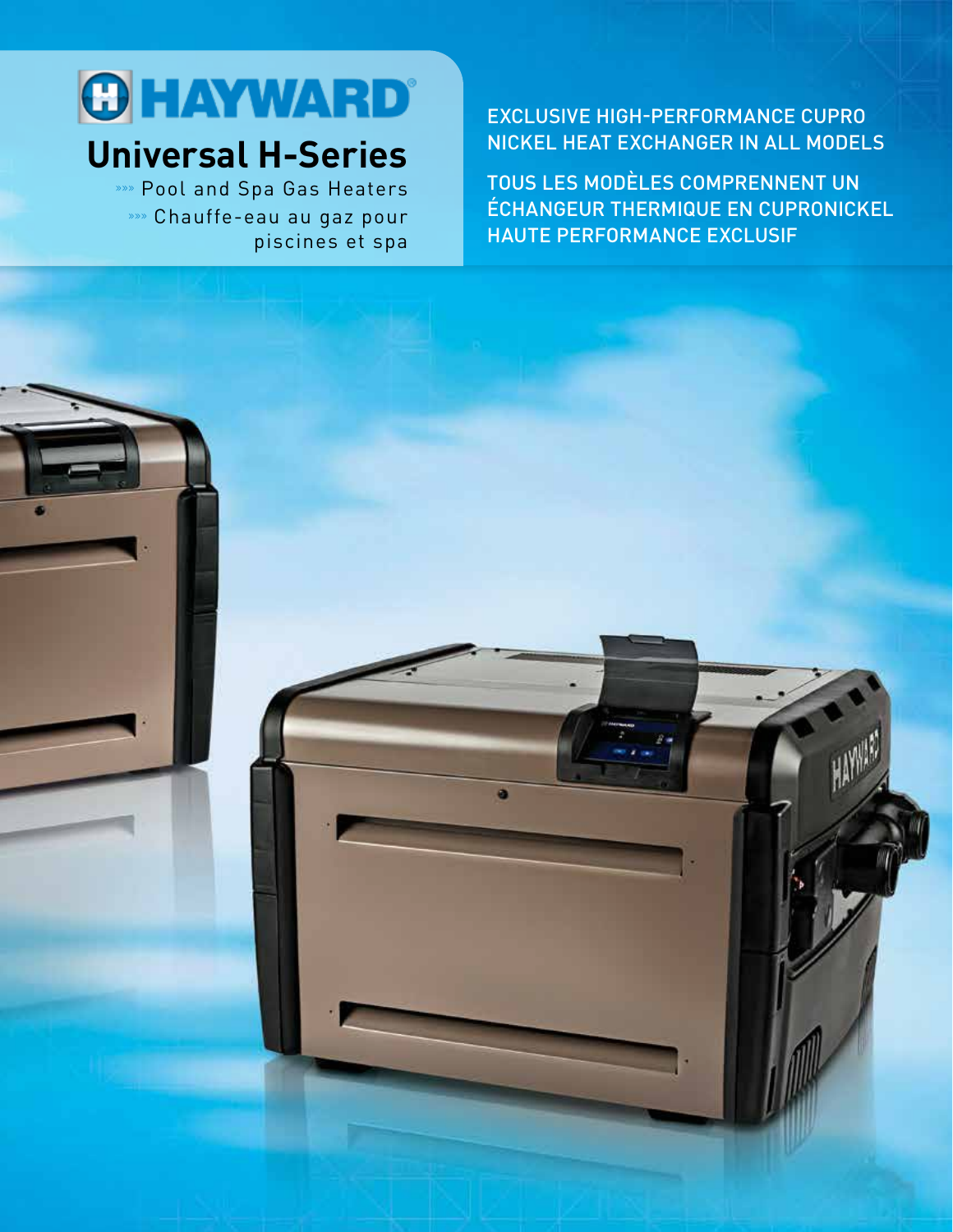

POOL PARTIES AREN'T JUST FOR SUMMER. LES FÊTES AUTOUR DE LA PISCINE NE SONT PAS QUE POUR L'ÉTÉ.



**Front-panel-only access** provides easy service and maintenance, avoiding the problems and costs associated with front-and-back-panel access heaters.

**Accès par le panneau avant seulement** facilite l'entretien et les réparations, éliminent les problèmes et les coûts associés aux chauffe-eau dont l'accès se fait par les panneaux avant et arrière.

**Universal junction boxes** on left and right sides make electrical and automation installation simple and convenient.

**Boîtes de jonction universelle** du côté droit et du côté gauche fait en sorte que l'installation électrique et l'automatisation sont faciles et pratiques.

**Intuitive control pad** with protective cover is always easy to read and operate.

**Touches de commande intuitives** avec couvercle de protection qui sont toujours faciles à lire et à faire fonctionner.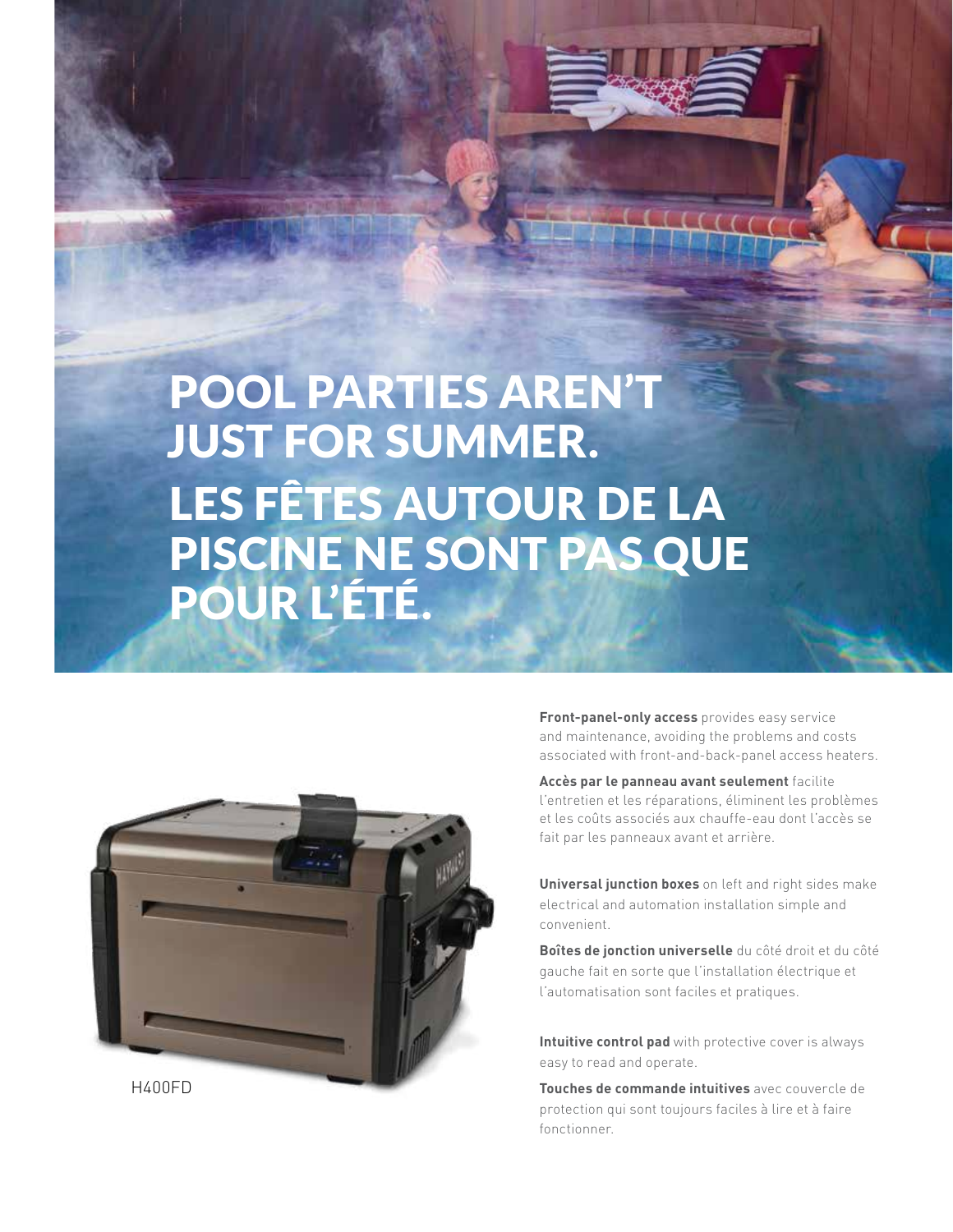

Universal H-Series heaters provide reliable, long-lasting comfort.

Les chauffe-eau Universal H-Series sont fiables et offrent un confort durable.



DURABILITY COMES STANDARD LA DURABILITÉ N'EST PAS OFFERTE EN OPTION



FAST, EFFICIENT PERFORMANCE PERFORMANCE RAPIDE ET **EFFICACE** 



EASY ON THE ENVIRONMENT RESPECTUEUX DE L'ENVIRONNEMENT



#### PREMIUM QUALITY WITHOUT THE PREMIUM PRICE.

While other manufacturers make you spend hundreds of dollars to upgrade to the performance and reliability of a cupro nickel heat exchanger, Universal H-Series heaters include them at no extra charge—giving you total peace of mind without any added costs.

#### QUALITÉ SUPÉRIEURE SANS PAYER LE GROS PRIX.

Alors que d'autres fabricants vous font dépenser des centaines de dollars pour profiter de la performance et de la durabilité d'un échangeur thermique en cupronickel, les chauffepiscines Universal H-Series vous le proposent sans coût supplémentaire

## TRY IT WITH / ESSAYEZ-LE AVEC



Double your comfort by pairing your Universal H-Series heater with **AquaRite® 900**—the longest-lasting version of the world's best-selling salt chlorination system. AquaRite 900 creates luxuriously soft water without harsh chemicals, and with a Universal H-Series heater, you'll get to enjoy incomparable water quality all year long.

Doublez votre confort en combinant un chauffe-piscine Universal H-Serie avec un système **AquaRite 900** – la version la plus longue durée du système de chloration au sel le plus vendu dans le monde. Le système AquaRite 900 vous donne une eau soyeuse et douce sans produits chimiques puissants et, avec un chauffe-piscine Universal H-Series, vous pourrez profiter d'une qualité de l'eau incomparable tout au long de l'année.